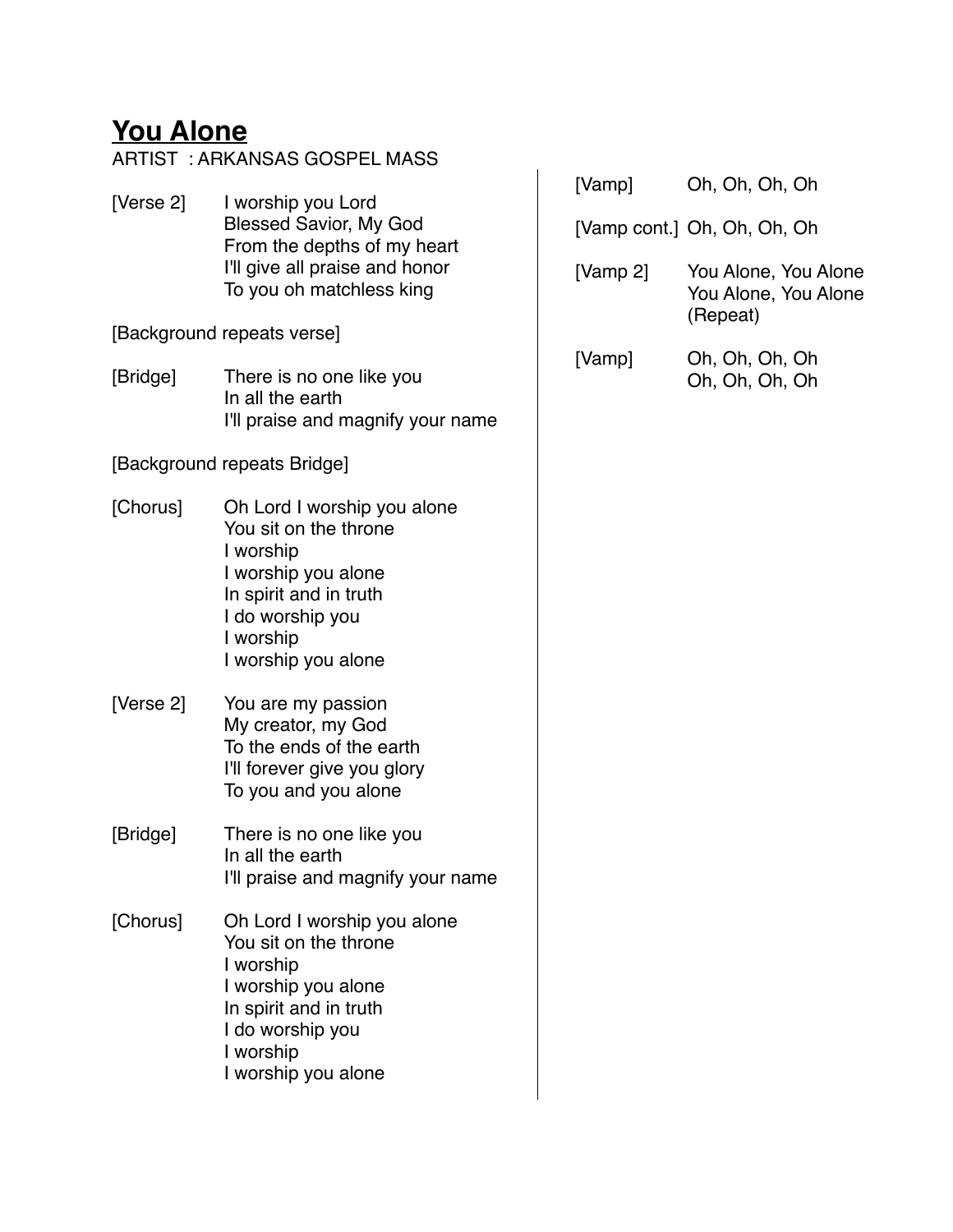## **Every Praise-**

ARTIST : HEZEKIAH WALKER! !

Every praise is to our God. Every word of worship with one accord Every praise every praise is to our God. Sing hallelujah to our God Glory hallelujah is due our God Every praise every praise is to our God.

7x God my Savior God my Healer God my Deliverer Yes He is, yes He is

Yes He is, yes He is (repeat)

Every praise is to our God. Every word of worship with one accord

Every praise every praise (repeat) Is to our God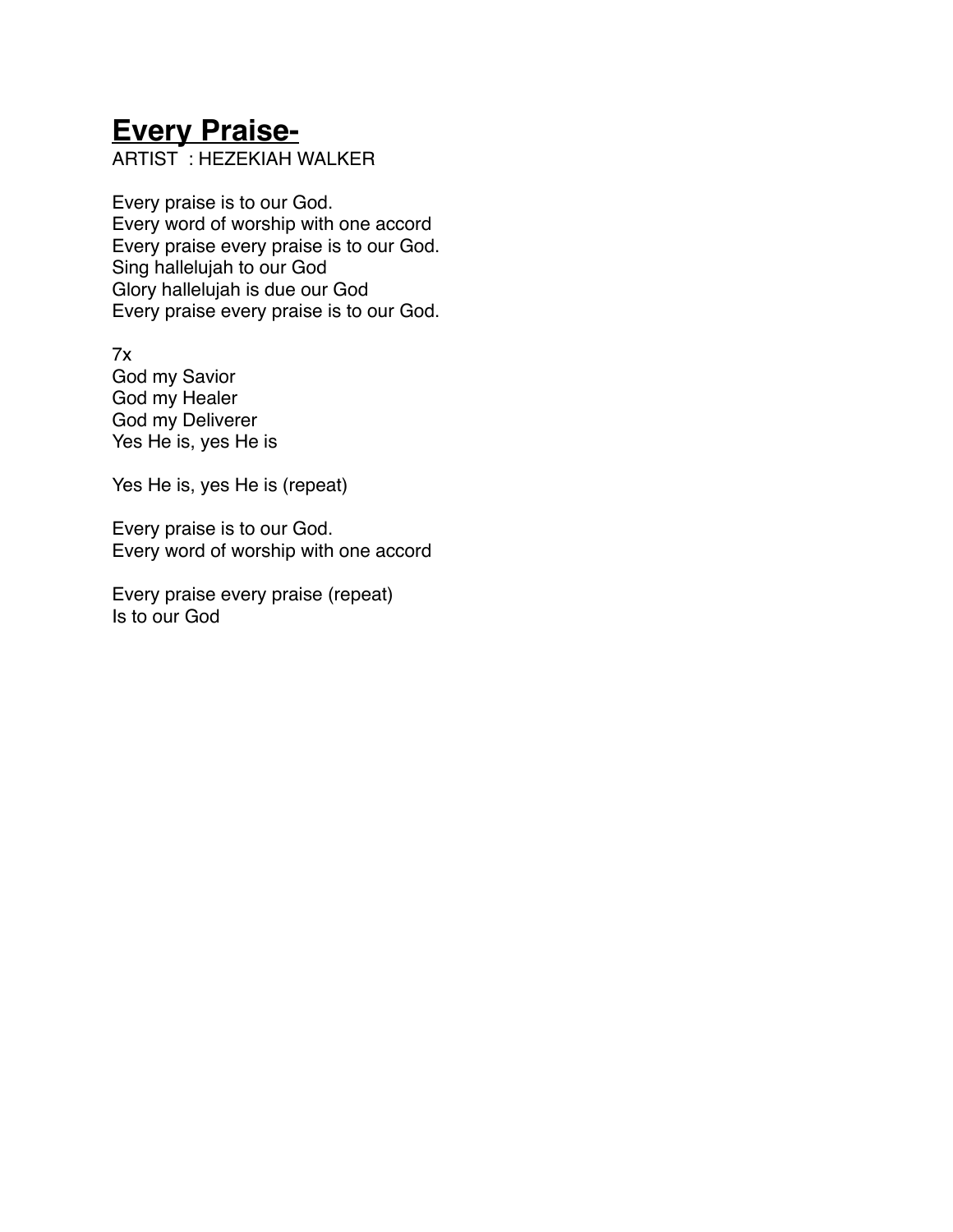## **I'm Nothing Without You**

ARTIST : JASON NELSON ! !

(In Him do I live, move, and have my being) In Him do I live, move, and have my being (In Him do I live, move, and have my being) In Him do I live, move, and have my being (Cause I'm nothing without You) I'm nothing without You x4 (In Him do I live, move, and have my being) In Him do I live, move, and have my being

(In Him do I live, move, and have my being) In Him do I live, move, and have my being (And I'm nothing without You) I'm nothing without You x8 So breathe through me And live in me Let Your glory reign in me x4 (I'm nothing without You) I'm nothing without You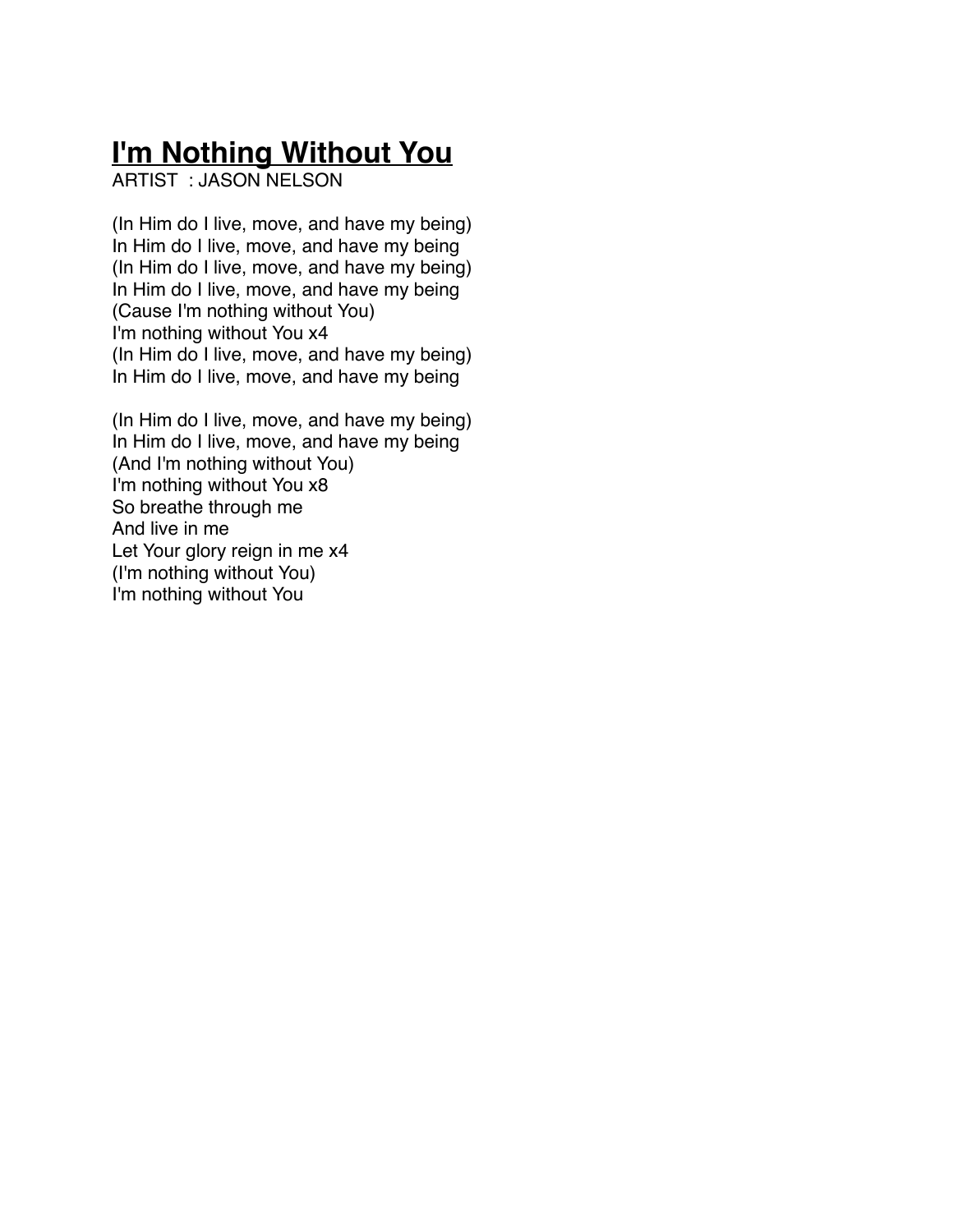# **Come See About Me**

ARTIST :LEE WILLIAMS

| (Lead)  | Lord I'm down in this mean old world<br>I need you       |
|---------|----------------------------------------------------------|
| (Choir) | Come on Jesus and see about me                           |
| (L)     | I'm down here Lord<br>And I'm all by myself              |
| (Choir) | Come on Jesus and see about me                           |
| (L)     | You're my friend to the end<br>And you never let me down |
| (Choir) | Come on Jesus and see about me                           |
| (L)     | Cause I'm down                                           |
| (C)     | I'm down                                                 |
| (L)     | Waiting                                                  |
| (C)     | Here waiting                                             |
| (L)     | For you to come                                          |
| (C)     | For you to see about me                                  |
| (L)     | Said I'm down here begging<br>Begging you please         |
| (Choir) | Oh<br>Come on Jesus and see about me                     |
| (L)     | I'm down here on my bending knee<br>Begging you please   |
| (Choir) | Come on Jesus and see about me                           |
| (L)     | You're my friend to the end<br>And you never let me down |
| (Choir) | Come on Jesus and see about me                           |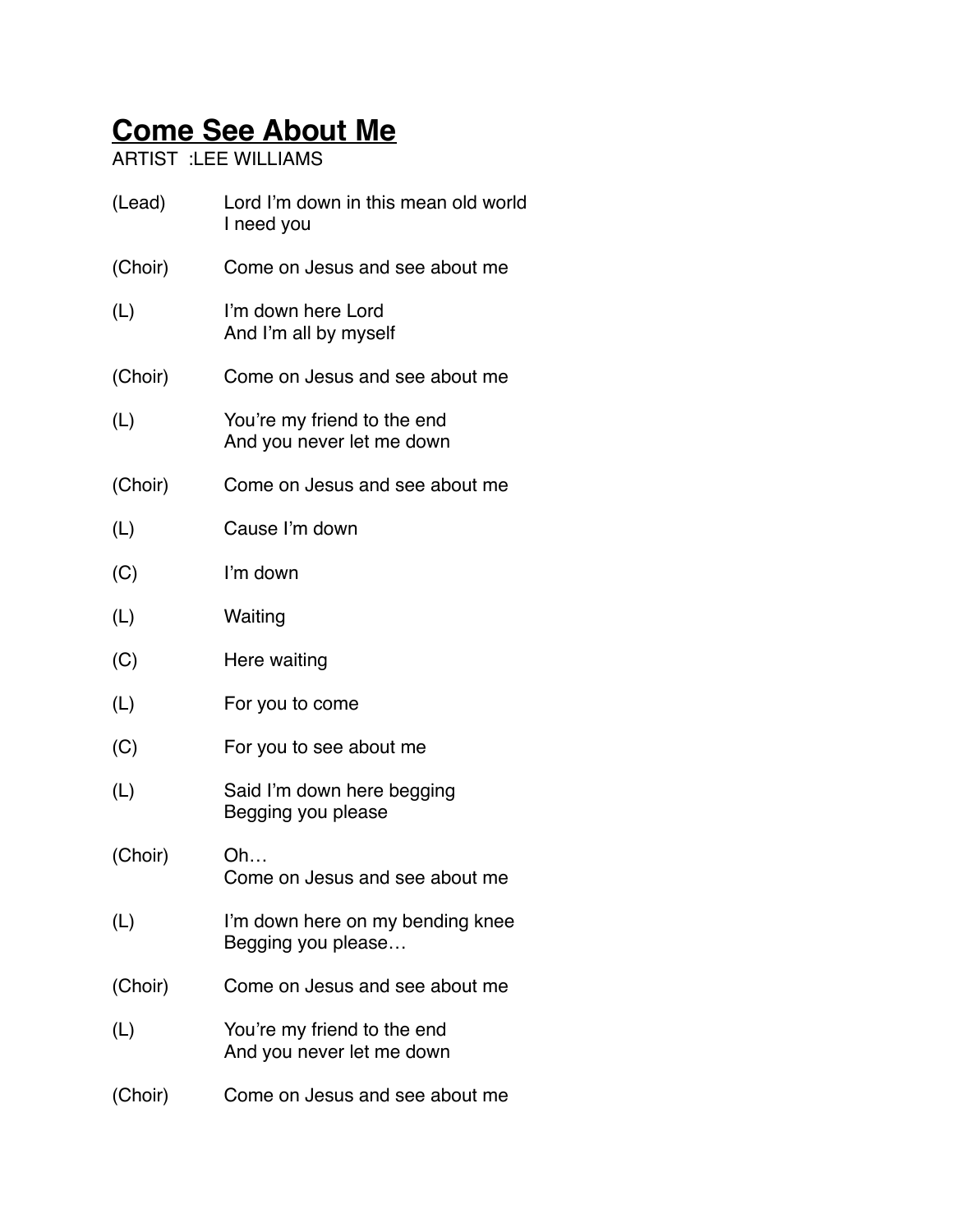| (L) | Cause I'm down                                             |
|-----|------------------------------------------------------------|
| (C) | I'm down                                                   |
| (L) | Down here waiting                                          |
| (C) | Here waiting                                               |
| (L) | For you to come                                            |
| (C) | for you to see about me                                    |
| (L) | I need you right now Lord                                  |
| (C) | <b>Right now</b><br>I need you right now                   |
| (L) | Can't make it on my on                                     |
| (C) | <b>Right now</b><br>I need you right now                   |
| (L) | I need you, I need you right now                           |
| (C) | <b>Right now</b><br>I need you to come on and see about me |
| (L) | Come on Lord                                               |
| (C) | Come see about me                                          |
| (L) | I need you right now                                       |
| (C) | Come see about me                                          |
| (L) | Come on and see about me                                   |
| (C) | Come see about me                                          |
| (L) | Lord I'm down                                              |
| (C) | I'm down                                                   |
| (L) | Down here waiting                                          |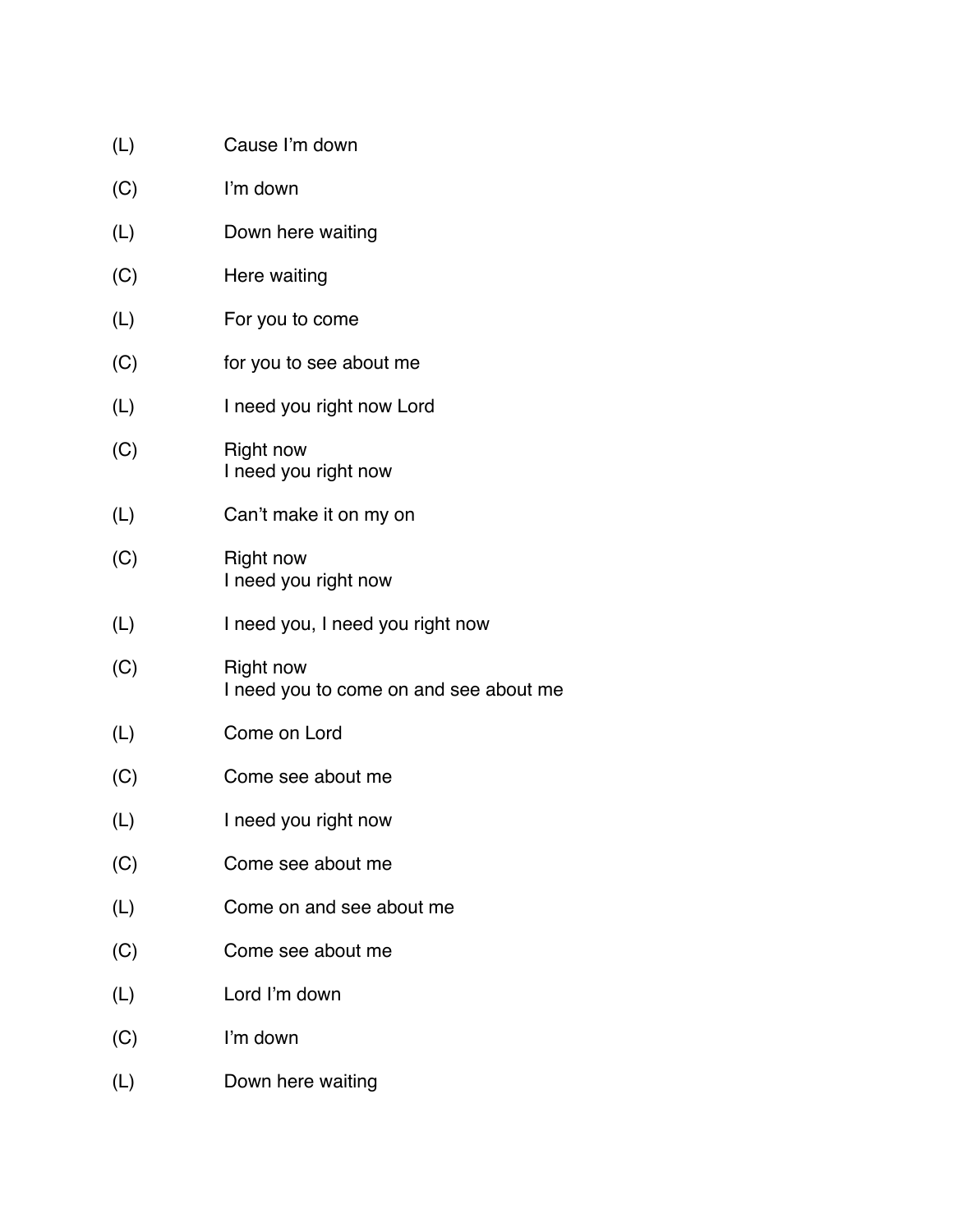- (C) Here waiting
- (L) For you to come
- (C) For you to see about me
- (L) I need you right now Lord
- (C)! ! Right now I need you right now